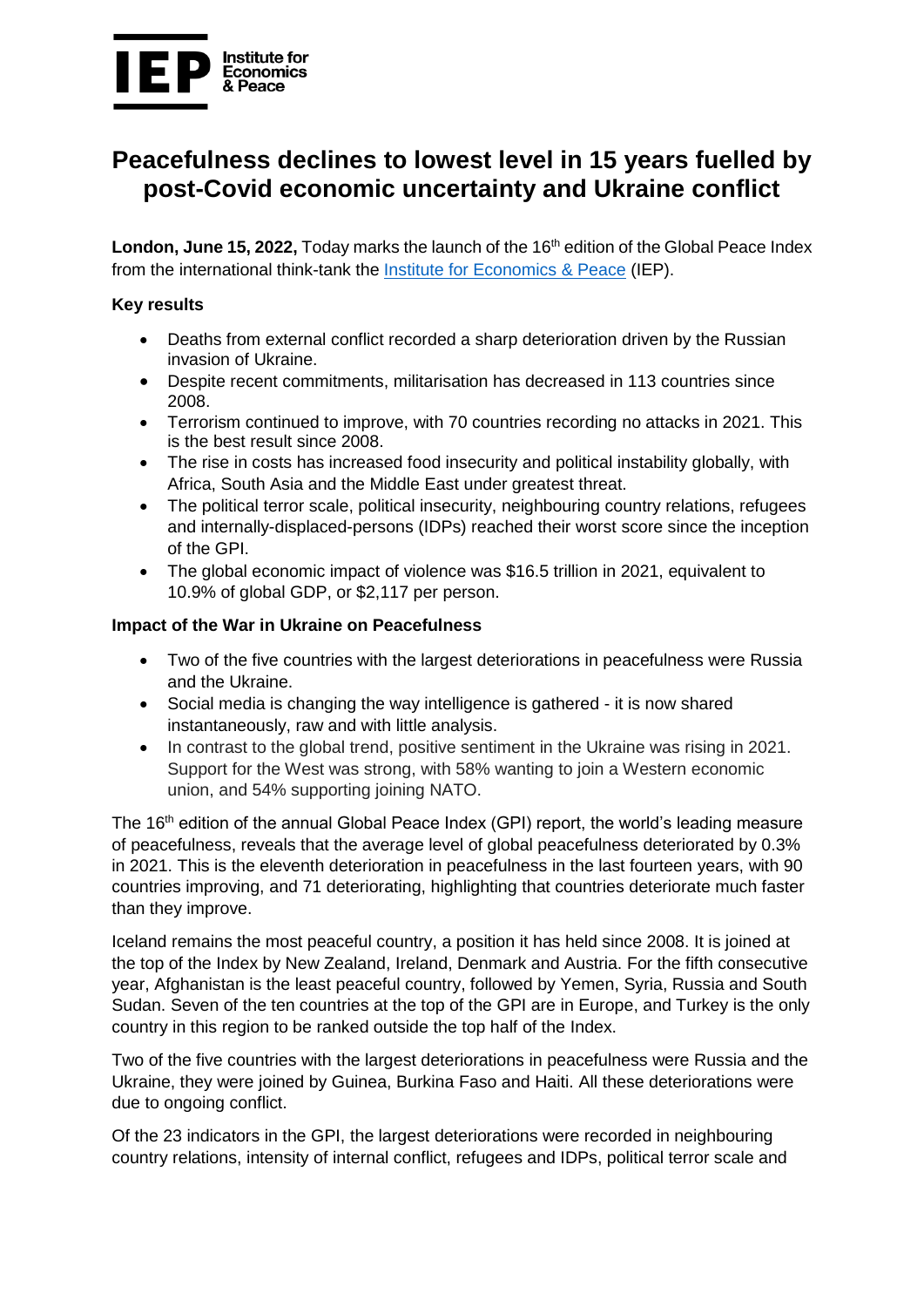

political instability. Twenty-eight countries have high levels of instability, and ten countries recorded the worst possible political terror score.

The global inequality in peacefulness has continued to increase. Since 2008, the 25 least peaceful countries deteriorated on average by 16%, while the 25 most peaceful countries improved by 5.1%. Since 2008, 116 countries reduced their homicide rate.

The cost of violence to the global economy was \$16.5 trillion, or 10.9% of global GDP, which is the equivalent to \$2,117 per person. For the ten countries most affected by violence, the average economic impact was equivalent to 34% of GDP, compared to 3.6% in the countries least affected.

There were substantial improvements for several indicators, including terrorism impact, nuclear and heavy weapons, deaths from internal conflict, military expenditure, incarceration rates and perceptions of criminality. Terrorism impact is at its lowest level since the inception of the GPI.

**Steve Killelea, Founder & Executive Chairman of IEP said:** *"Last year we warned about the economic fallout from COVID-19. We are now experiencing supply chain shortages, rising inflation, and food insecurity that have been compounded by the tragic events in Ukraine. The political and economic consequences of this will reverberate for years to come.* 

*"When combined with the record poor scores for neighbouring relations, political insecurity and intensity of internal conflict, governments, organisations, and leaders must harness the power of peace.* 

*"The economic value of lost peace reached record levels in 2021. There is a need to reverse this trend, and the GPI has shown that those countries that implement the attitudes, institutions and structures that create and sustain peaceful societies, witness an improved economic outcome."*

#### **Militarisation & the Ukraine war**

Military spending as a percentage of GDP decreased in 94 countries, while 112 countries have reduced armed service personnel since 2008. However, the Ukraine Russia conflict, and the potential increase in military spending by NATO countries to 2% of GDP, may lead to deteriorations in future years. Independently of this conflict, China plans to increase its spending on military by 7.1% in 2022.

Optimism about the future was on the rise with three times as many people feeling they could have the best possible future than in 2019. Surprisingly, only 20% felt the government could deal with a disaster. In contrast, the proportion of Russians feeling safer than five years' prior fell between 2019 and 2021, while nearly three times as many Russians were worried about the economy\*.

Although the full impact of the Ukraine Russia war is still being felt, it has had a significant effect on the Index. Many European nations near Russia have seen scores deteriorate for relations with neighbours, including Finland, Sweden, Romania, Estonia, Latvia, Lithuania, and Moldova.

The war has underlined the importance of technology in shaping conflict; 5G mobile technology, the social media revolution, and the greater affordability of drones have changed warfare. Recent conflicts have highlighted a move away from static, curated intelligence, to real time gathering via social media. Information is fluid, content driven, and shared in a raw, uncensored format.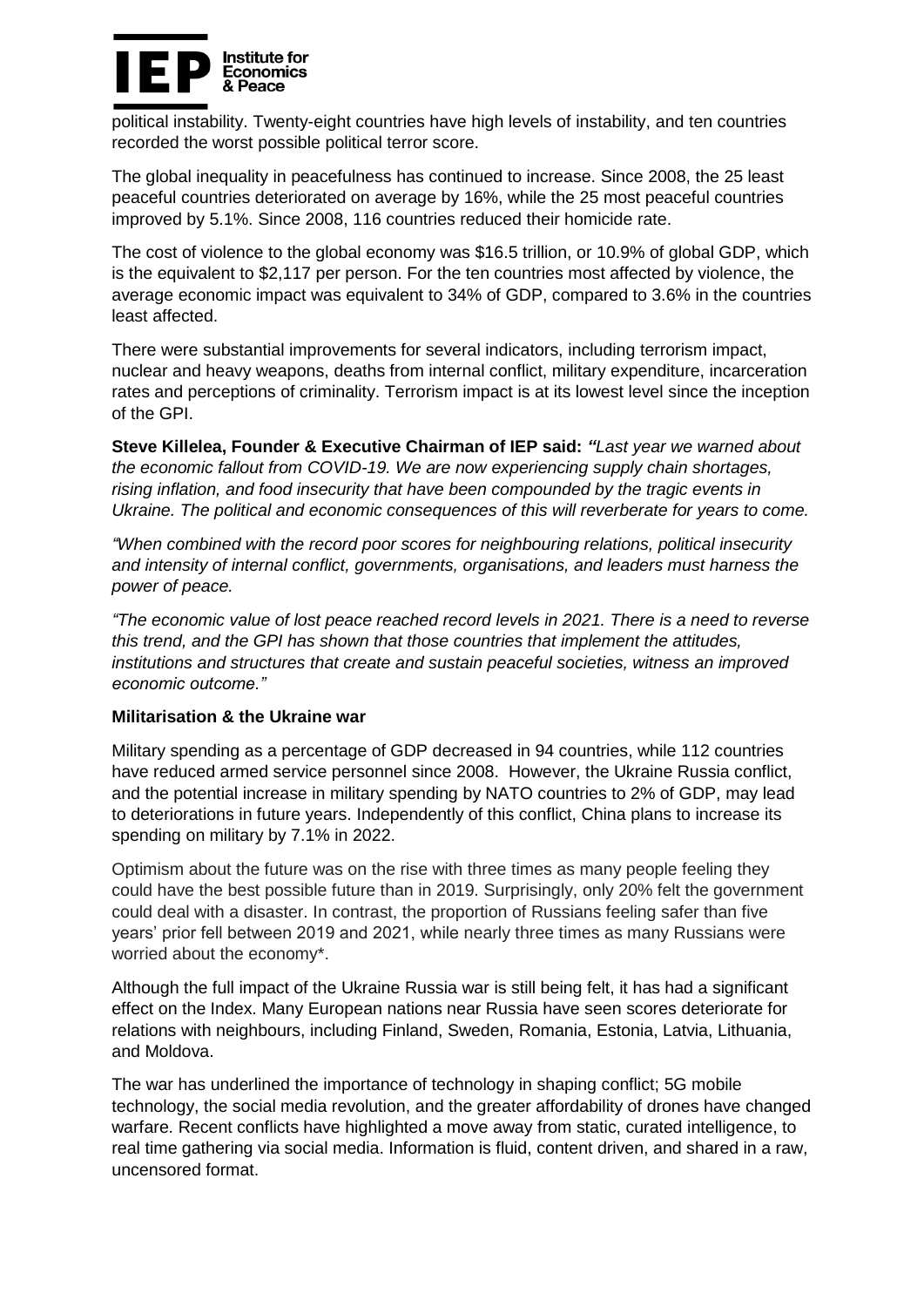

## **Global economy and rise of violent demonstration**

The COVID-19 pandemic pushed countries towards economic and political crises. Countries that had become progressively more peaceful experienced outbreaks of protests and violence aimed at governments' handling of the pandemic.

The intensity of violent demonstrations has increased by 49% since 2008, with 126 of the 163 countries in the Index deteriorating. This a global trend, affecting all regions of the world except MENA. Full democracies recorded the sharpest deterioration in violent demonstrations, however, the score for full democracies is still better than any other type of government.

South Asia was the region with the highest frequency and intensity of violent demonstrations where India, Sri Lanka, Bangladesh, and Pakistan recorded their highest levels since the inception of the GPI. In Europe, there were widespread anti-lockdown protests, especially in Belgium, France, the Netherlands, Austria, Croatia and the UK, with similar developments in North America.

## **Conflict and displacement**

Ongoing Conflict had the largest deterioration at 9.3% of all three GPI domains since 2008. The number of countries experiencing violent internal conflict rose from 29 to 38, but the number of people killed in internal conflicts has fallen since 2017. The number of forcibly displaced people around the world increased from 31 million in 2008, to over 88 million in 2022.

There are 17 countries where at least 5% of the population are either refugees or internally displaced. South Sudan has over 35% of its population displaced, while Somalia and the Central African Republic have more than 20%.

#### **Regional overview:**

- Russia and Eurasia experienced the largest deterioration in peacefulness, driven by deteriorations in conflict deaths, refugees and IDPs, political instability and political terror.
- South Asia remains the second least peaceful region but recorded the largest increase in peacefulness, driven by improvements in ongoing conflict.
- Asia-Pacific recorded an increase in peacefulness, driven by improvements in all three GPI domains with the largest occurring in Safety and Security. In North America, The US had the lowest level of peacefulness since 2008, with civil unrest the primary driver.
- Violent crime increased in Central America and the Caribbean by 4.4% in 2022 to reach the highest level since 2008. Haiti had the largest deterioration in the region.
- MENA recorded the second biggest improvement globally. Yemen is the least peaceful country in the region for the second consecutive year. Libya recorded the largest improvement in peacefulness globally.
- Sub-Saharan Africa recorded a 1% deterioration. South Sudan remains the least peaceful country in the region, despite an overall improvement. Although levels of internal conflict in the country remain high, the number of deaths from internal conflict improved by 15%.

For more information and to download the Global Peace Index 2022, visit visionofhumanity.org and economicsandpeace.org